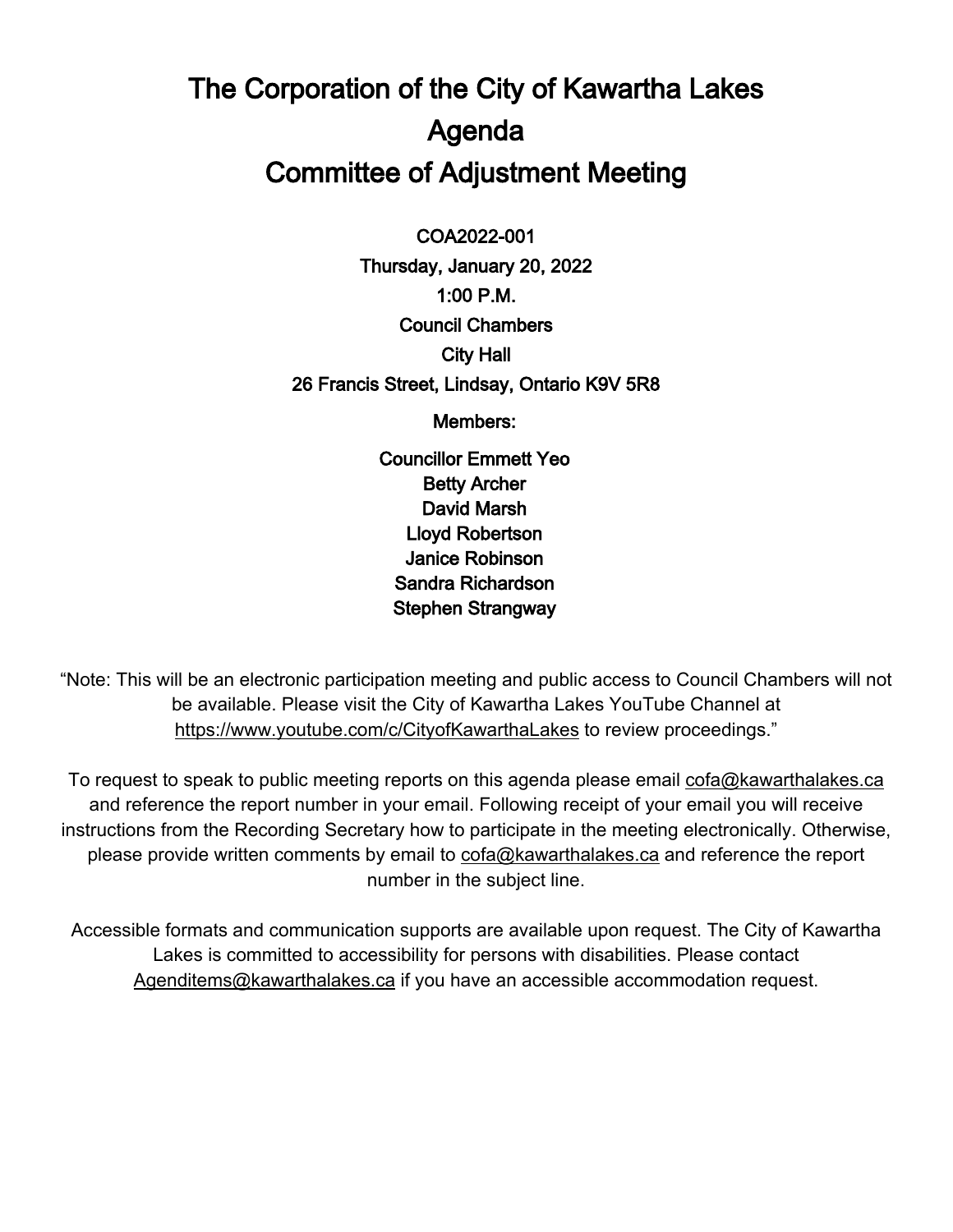# 1. Call to Order

#### 2. Administrative Business

- 2.1. Adoption of Agenda
- 2.1.1. COA2022-01.2.1.1 January 20, 2022

Committee of Adjustment Agenda

- 2.2. Declaration of Pecuniary Interest
- 2.3. Adoption of Minutes
- 2.3.1. COA2022-01.2.3.1.

November 25, 2021 Committee of Adjustment Minutes

### 3. New Applications

- 3.1. Minor Variances
- 3.1.1. COA2022-002

Kent Stainton, Planner II File Number: D20-2021-071 Location: 145 Fells Point Road Part Lot 31, Concession 10 Geographic Township of Fenelon Owners: Michael and Sheila Carey

3.1.2. COA2022-003

Kent Stainton, Planner II File Number: D20-2021-075 Location: 6 John Street Part Lot 10, Concession 1, Lot 1 of Plan 57M781 Geographic Township of Manvers Owner: 2396559 Ontario Ltd. c/o Harry Schilling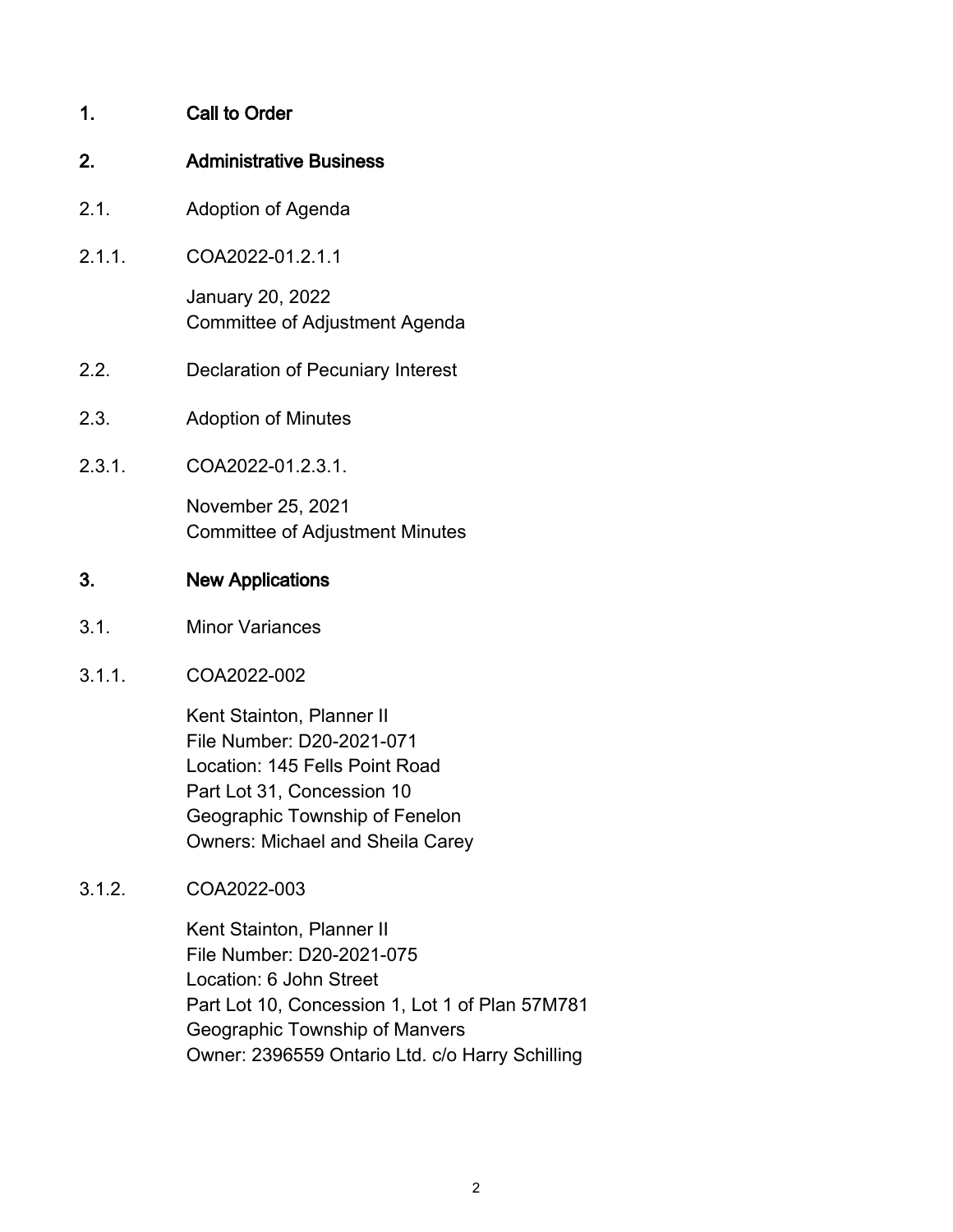#### 3.1.3. COA2022-004

Kent Stainton, Planner II File Number: D20-2021-076 Location: 527 Cottage Road Part South Half of Lot 24, Concession A Geographic Township of Mariposa Owners: Jeremy Graham and Kailey Flindall

#### 3.1.4. COA2022-005

David Harding, Planner II, RPP, MCIP File Number: D20-2021-078 Location: 24 Royal Estate Drive Lot 54, Plan M-731 Geographic Township of Manvers Owners: Aaron Pudlis and Cheryl Green

#### 3.1.5. COA2022-006

David Harding, Planner II, RPP, MCIP File Number: D20-2021-079 Location: 69 Pinewood Crescent Lot 37, Plan M715, Part Lot 11, Concession 3 Geographic Township of Manvers Owners: Jeffrey and Christine Schaafsma

## 3.1.6. COA2022-007

David Harding, Planner II, RPP, MCIP File Number: D20-2021-080 Location: 4 Cadillac Blvd Block A less 57R-893, Plan 450 Geographic Township of Emily Owner: Ronald Russell

## 3.1.7. COA2022-008

David Harding, Planner II, RPP, MCIP File Number: D20-2021-081 Location: 22 Forest Road Part Lot 11, Concession 10, geographic Township of Fenelon Part 4, 57R-7271, former Village of Sturgeon Point Owners: Howard Gopsill and Antonja Mulder